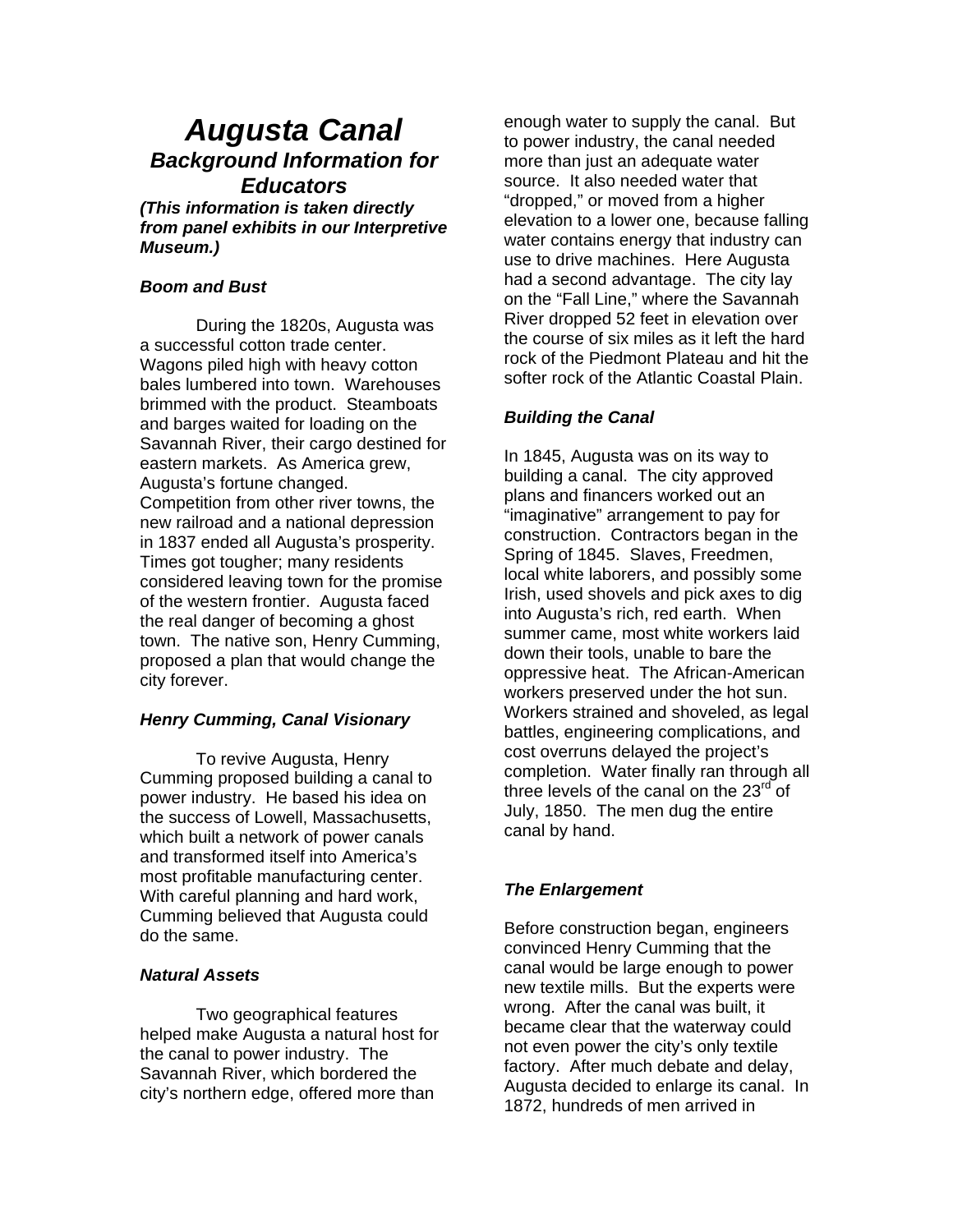Augusta to work on the project. Chinese laborers who helped build the transcontinental railroad, convict crews from local prisons, and Italian stonemasons joined the workers already on the job. Some used steam-powered equipment to dig the canal, quarry stone, and transport dam materials. Others used pick axes or cleared away dirt with shovels. They carved out sections parallel to the first level before connecting them to the waterway, so the canal would stay in operation as they worked. By 1875 Augusta had a canal that was big enough to drive the city's industrial revolution.

# *The Aqueduct*

When the Augusta Canal was first built engineers constructed a wooden aqueduct to carry the waterway over Rae's Creek. The bridge-like structure proved troublesome from the start, sinking into the mud and threatening the integrity of the canal. Eventually, workers replaced the old aqueduct with one of stone. But during the canal enlargement in the 1870s, engineer, Charles Olmstead, realized that it could not accommodate the expansion. He turned the aqueduct into a dam, rerouted the canal, and diverted Rae's Creek into a new man-made lake.

## *Mills and Boom Times*

By 1875, Augusta's newly enlarged canal was open and ready for business. With the first level three times its original size, the canal was able to provide more water and power than ever before. Finally the city was set to become a major industrial force – and an example for the rest of the South.

The first new textile factory to open on Augusta's larger canal was the Enterprise Mill. Others followed, and soon "manufactories" lined the banks of the canal, offering new jobs and new

hope to people from all over the countryside who poured into the city. By the late  $19<sup>th</sup>$  century, Augusta had become what it set out to be - a bustling manufacturing center and a southern leader in textile production. The textile mills, having diverted industry from the North, turned out hundreds of thousands of yards of cloth. Other businesses produced a wide variety of goods, including flour, lumber, and equipment that helped keep the mills running.

# *Augusta's Advantage*

Augusta's textile mills offered advantages to investors that northern mills never could. With cotton fields nearby, the mills saved on the expense of shipping cotton out of state. They bought waterpower at prices much cheaper than anywhere in the North. Mill owners kept unions out of the city and paid their employees far less than what mill workers in northern states earned. On every count, it was cheaper to do business in the South than it was in the North, allowing Augusta's mills to offer larger profits to investors. Wouldbe manufacturers looked at Augusta Factory, the city's first textile mill, as an example of success. The mill paid over 1 million in dividends to its investors between 1865 and 1880.

# *A Life of Leisure*

As soon as the canal opened, people discovered the new waterway was not just functional – it was fun. Early Augustans paid 50 cents to ride boats up and down the canal, while later residents flocked to Lake Olmstead for swimming and boating.

## *Work on the Move*

Labor and management clashed during three major strikes in 1886, 1898, and in 1902. Each time the national labor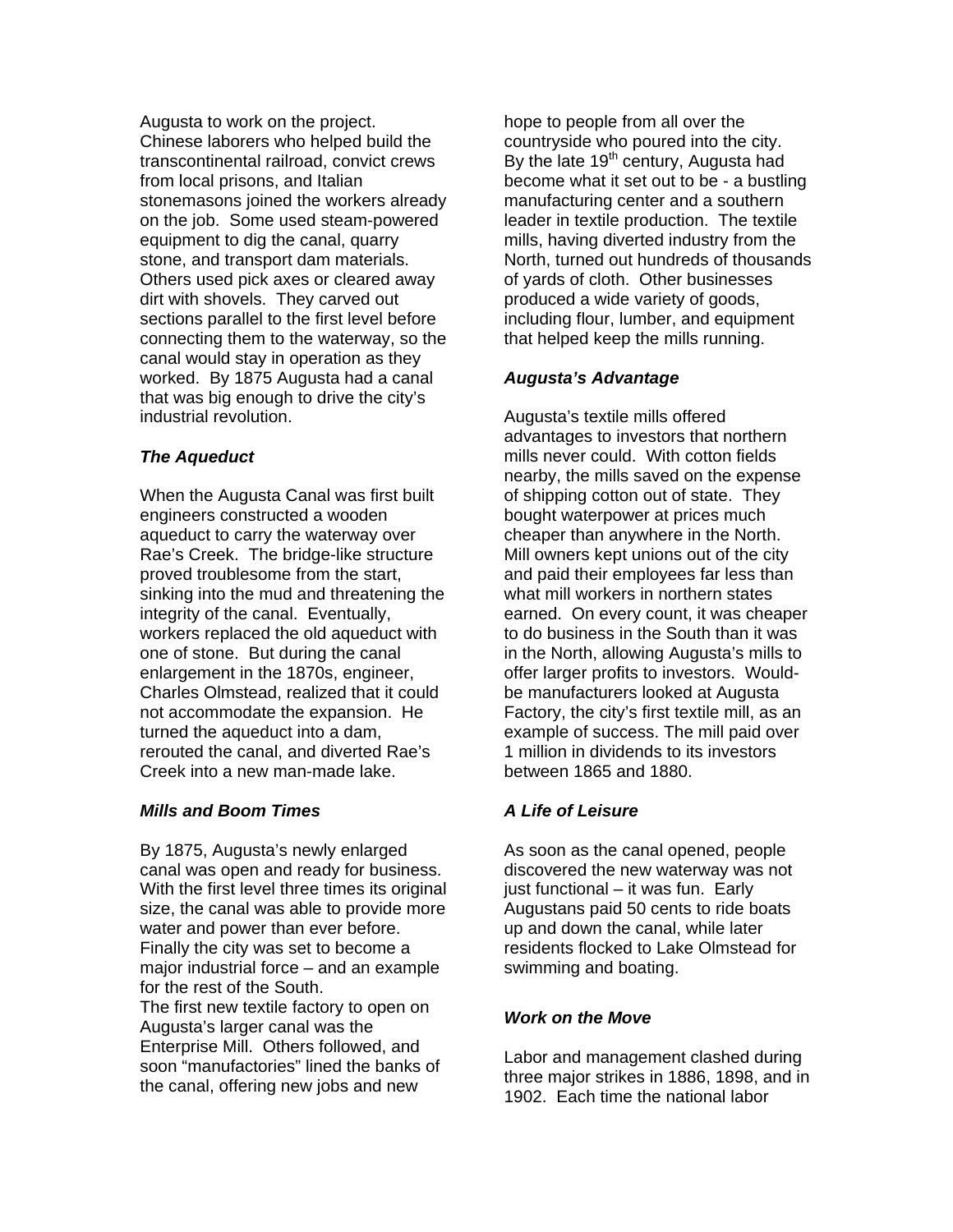unions arrived to help Augusta's beleaguered textile workers. The workers wanted - and needed - more money than the mill owners were willing to pay. During all three strikes the owners presented a united front. Intent on making sure that industry remained in Augusta, the owners refused to cut into investors' profits in order to pay their workers more. Instead they evicted strikers from their homes, shut down the mills throughout Augusta, and turned the strikes into lockouts. The strikes ended without management making any significant concessions. Labor lost, and the unions left Augusta for three decades.

#### *Changes and Challenges*

At the dawn of the  $20<sup>th</sup>$  century, technological progress began changing how the mills operated. Electricity and advances in mill machinery streamlined the manufacturing process. To stay competitive, factories needed to modernize, but modernization cost money. Some companies folded. Others struggled to stay in business. As the century wore on, mill owners found themselves dealing with other economic realities. The Great Depression of the 1930s strained already burdened

finances, and labor reforms threatened an even greater outlay of capital. Soon the availability of cheap electric power, which did not depend on waterpower, allowed mills to leave the canal and move to other locations. By the latter half of the century, much of Augusta's prime industry – textiles – headed overseas, leaving behind empty buildings and abandoned equipment.

# *End of an Era*

While other mills around Augusta closed, the Enterprise defied the odds and stayed open. Then as the twentieth century wound down, the reality of a changing world economy dealt the mill a fatal blow. Foreign competition from Asia, coupled with a national recession, forced the mill to close its doors in 1983.

## *New Waters, New Life*

The late 1800s proved to be the golden years for the canal. But during the  $20<sup>th</sup>$ century, the canal began losing out to progress and almost disappeared from the city. The residents banded together and saved Augusta's waterway, claiming it as a valuable historical, educational and natural resource.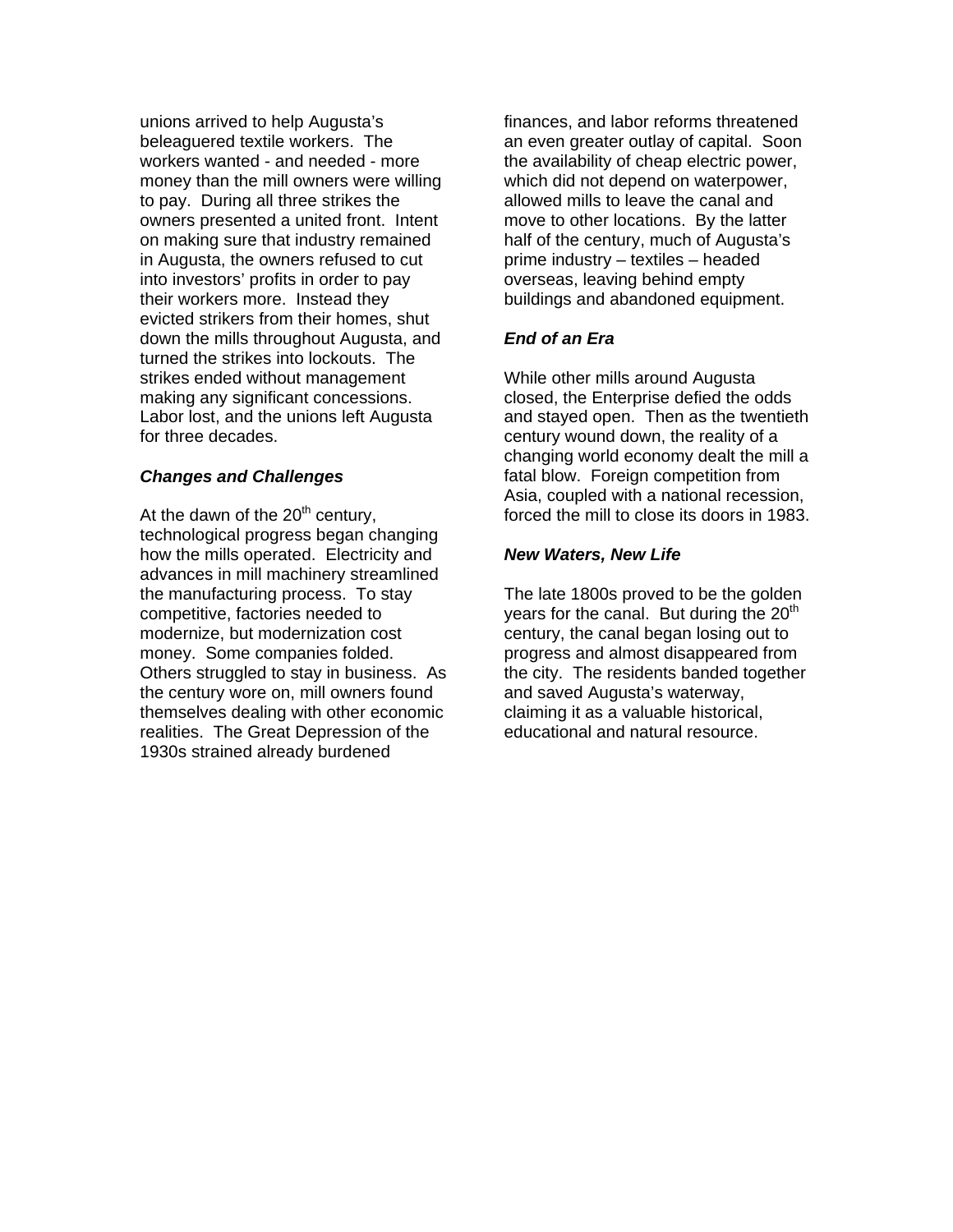# **Glossary of Canal Terms**

Agent - A man hired by a mill owner to run a mill.

Aqueduct – An artificial channel carrying water across land or another body of water, especially one built like a bridge above low ground; a structure for carrying the canal across a river or stream.

Back Water- A condition that occurs when downstream water in the canal system raises and floods the wheel pits of the water wheels, causing them to slow down or stop.

Bale – A large bundle of cotton strapped together and weighing about 500 pounds.

Bell System- Large bells on top of tall towers that rang many times each day telling workers when to begin or end activities, such as eating or working.

Bobbin – Holds the yarn and is placed inside a shuttle that carries the weft thread between the warp threads.

Bolt – Rolls of finished cloth.

Canal – A human-made water way used for transportation or power.

Carding – Combing cotton to straightened the strands. This must be done before the cotton can be spun into thread.

Chute Case – A turbine part which guides water from penstock to runners.

Coastal Plain- A plain running along the coast

Fall Line- An imaginary line, marked by waterfalls and rapids, where rivers descend abruptly from upland to lowland. Drop in elevation causes water to flow rapidly and this force can be harnessed to make hydropower. Where Piedmont plateau meets the coastal plain.

Flywheel – A heavy wheel attached to machinery to regulate speed and maintain smooth rotary motion.

Gatehouse  $-$  A structure on the canal with mechanisms to open and shut gates that control the flow of water to or from another canal channel.

Harnesses – The rectangular frames hanging or resting inside the major frame of the loom. They are located behind the beater bar, threaded with warp threads.

Head – The height or vertical distance water falls to supply a mill with power.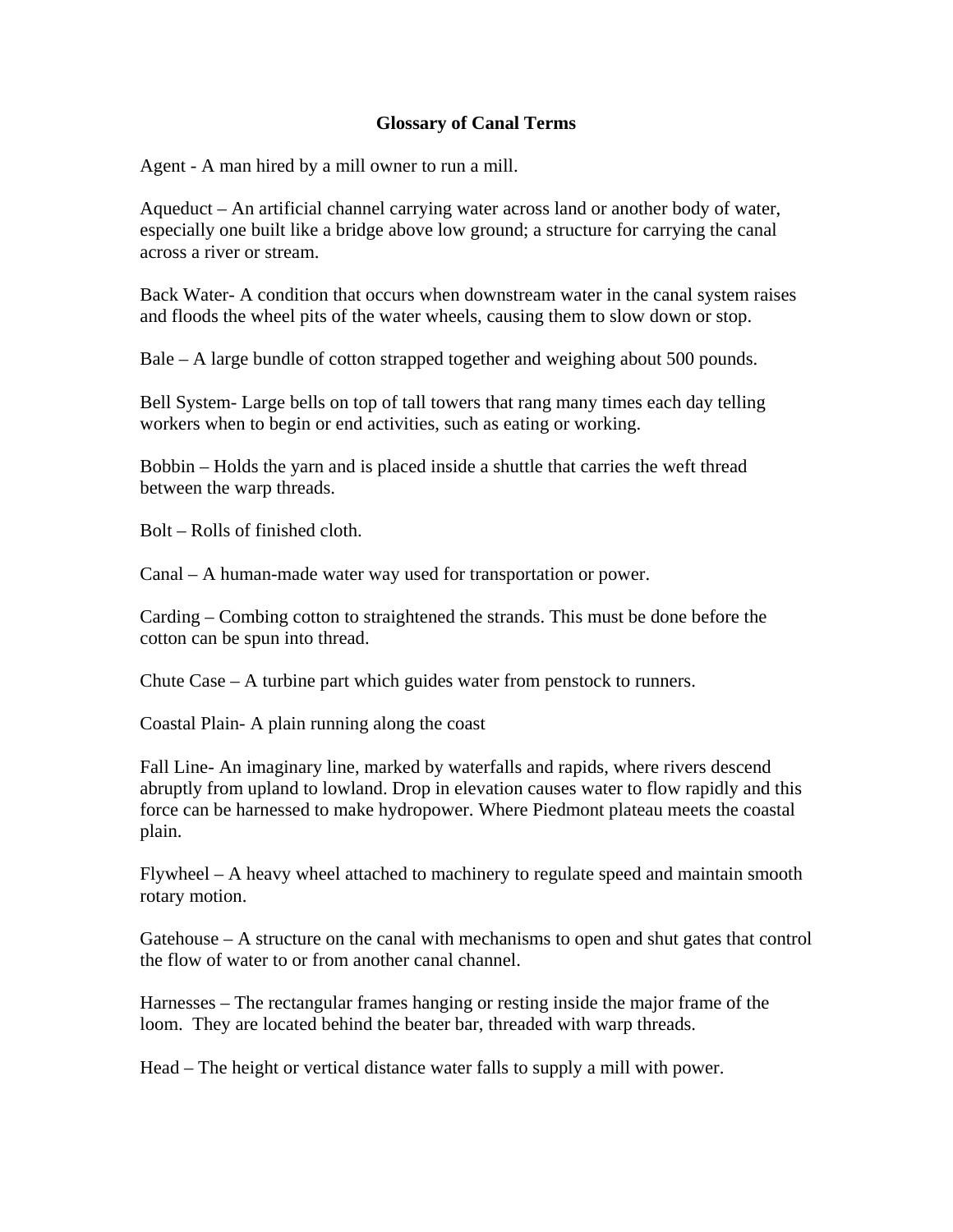Headrace – A channel, which carries water to a mill.

Headgate – The main water entrance to a canal that allows water and water born traffic into the canal.

Hydropower – The production of energy created by the potential energy of falling water.

Integrated Manufacturing System – A system of manufacturing in which all aspects of production take place under one roof.

Industrial Revolution – The period of time when people started to make products using machines in factories instead of making things by hand.

Levee – An embankment built to prevent river floods a continuous dike or ridge (as of earth) for confining the irrigation areas of land to be flooded.

Line Shaft – A long bar which transfers power from the flywheel to individual machines by means of pulleys.

Lock – A section of a canal or waterway where water levels are changed. A lock chamber is fitted with watertight gates and sluices so that water can be let in or out to raise or lower boats from one level to another

Lockout- Work stoppage caused by management's decision to "lock workers out." It is usually done when a strike is anticipated or in an attempt to break a union.

Loom- A machine that weaves threads together to make cloth.

Millwright – A person who designs or builds mills or installs mill machinery.

National Heritage Area - Is a place designated by the United States Congress, where natural, cultural, historic and recreational resources combine to form a cohesive, nationally distinctive landscape arising from patterns of human activity shaped by geography. These patterns make National Heritage Areas representative of the national experience through the physical features that remain and the traditions that have evolved in the areas. Continued use of the National Heritage Areas by people whose traditions helped to shape the landscapes enhances their significance. National Heritage Areas are a new kind of national designation, which seeks to preserve and celebrate many of America's defining landscapes.

Operative – A factory worker responsible for tending machines.

Overseer- Factory floor supervisor responsible for meeting production quota.

Penstock – A tube or tunnel used to bring water from canal to turbine.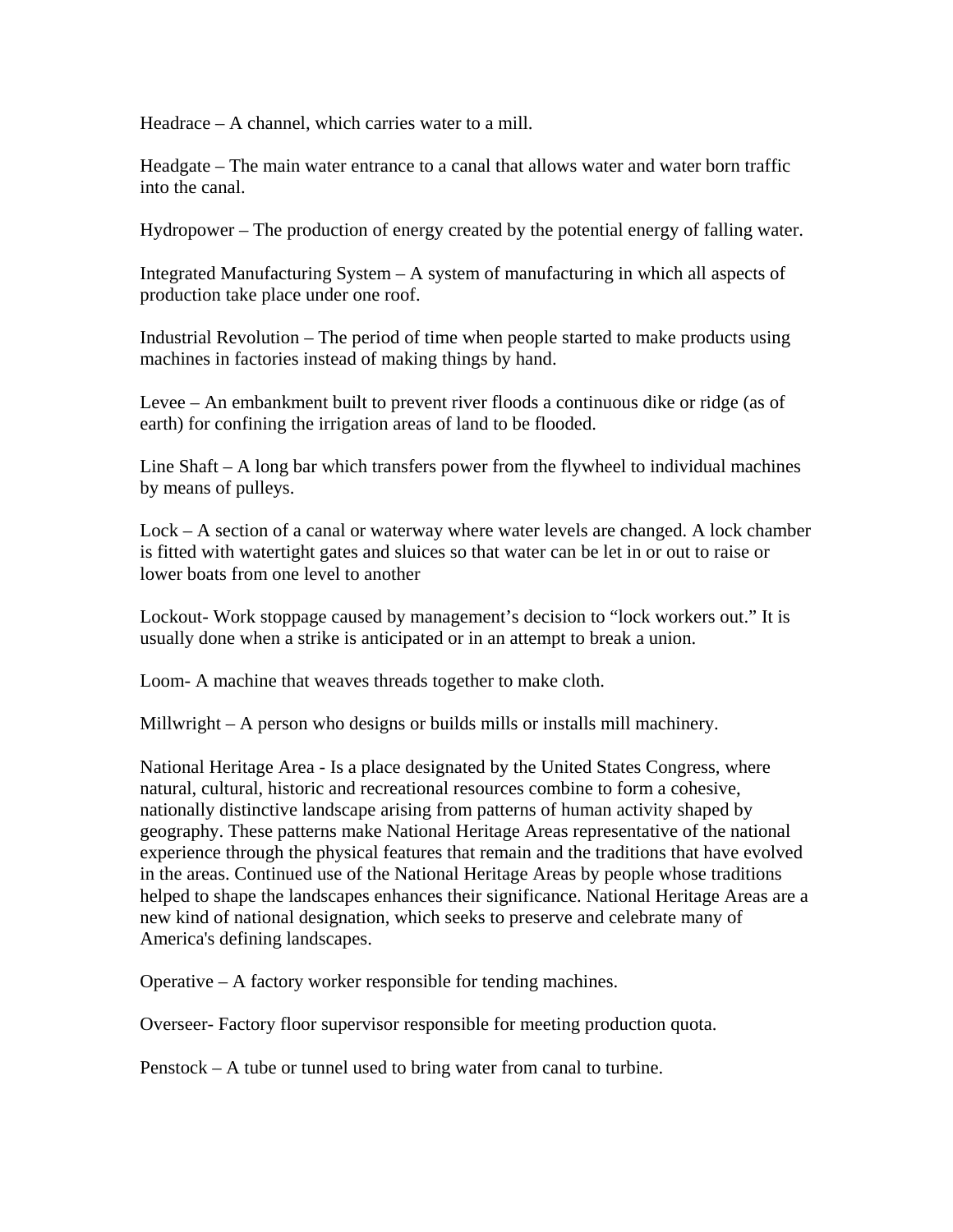Petersburg Boat – A long slender wooden boat, manned by six riverboat men who propel the vessel with long poles. The boats received their name from a now extinct trading town that was located on the banks of the Savannah River in what is now Columbia County, GA.

Piedmont region- A plateau between the coastal plain and the Appalachian Mountains.

Power Loom – A machine used to weave cloth and is run by something other than human power.

Premium system- A system where overseers receive bonuses if workers exceed production quotas.

Quarry – A place where stone and rock are mined for industrial and commercial use.

Shotgun houses- Long narrow houses built and owned by the mill owners for factory workers to live in.

Shuttle – The tool that carries the weft thread through the warp threads.

Sluice – A channel that carries off water; it can be natural or artificially made.

Speed-up – Increase the speed of machinery in order to increase production and profit.

Spinning – Cotton or wool that has been carded and twisted and pulled until it becomes thread. This can be done by hand, on a spinning wheel, or by machine.

Spillway- A passage for surplus water from a dam. An overflow channel.

Stretch- out – Increase the number of machines assigned to each worker in order to increase production and profit.

Strike – When a large group of workers refuse to work, hoping to force their employer to give pay raises, improve working conditions, etc. Also called a "turnout".

Tailrace –A pipe for conveying water away from the turbine after use.

Technology – The ideas and tools that enable people to do the things they want to do and make the things they want to have.

Ten Hour Movement – A petition drive by mill workers in the 1840's which attempted to persuade the legislature to reduce the work day from twelve to ten hours.

Time line – A chronological schedule of events.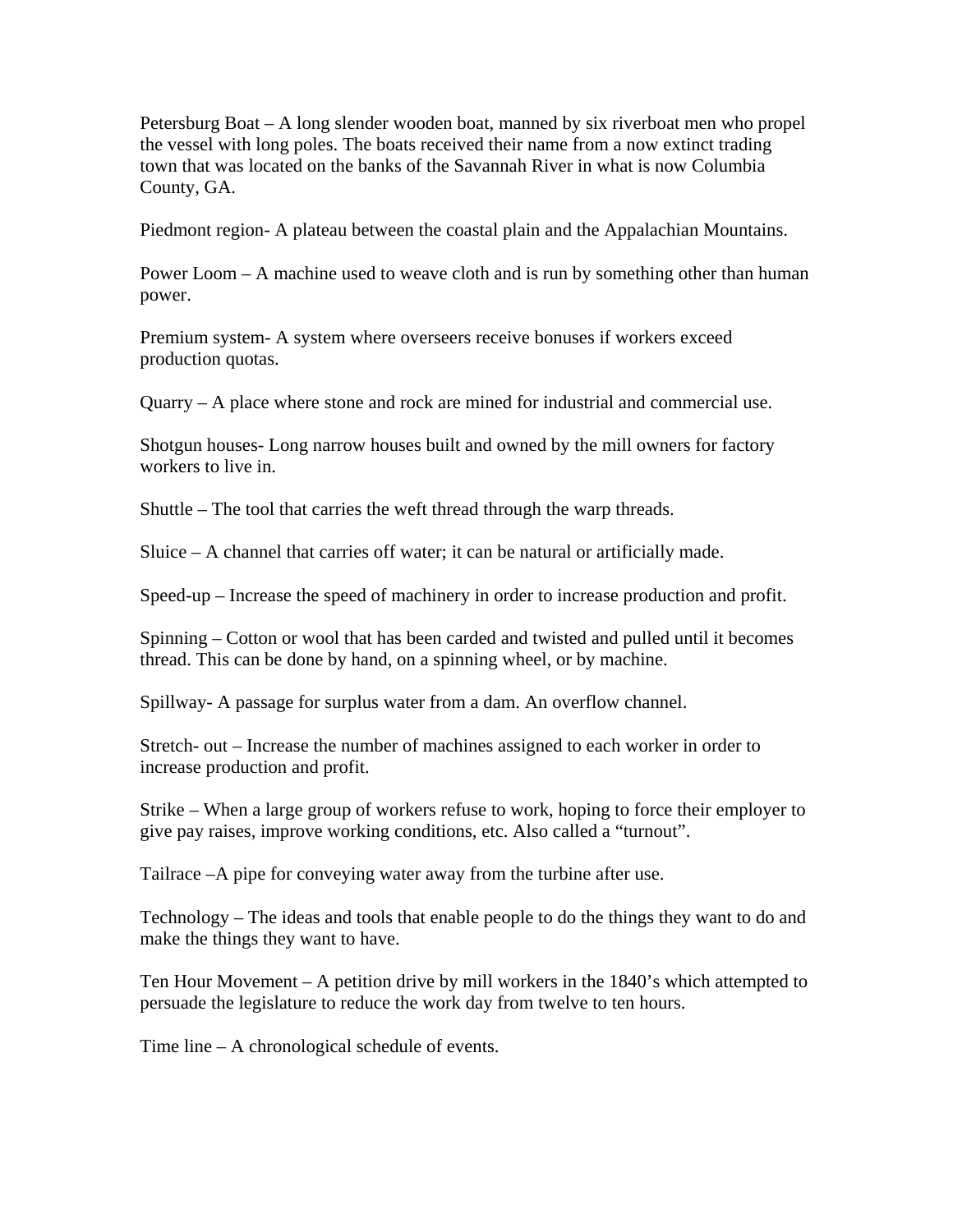Towpath – A road, usually about 12 feet wide and made of packed earth, along the side of a canal or river that draft animals travel upon to pull boats along the water way.

Turbine – An improved instrument for harnessing waterpower; 80% - 90% efficient; works under water, so is less affected by backwater.

Union – An organization of workers that attempts to bargain with employers regarding wages and working conditions.

Warp – The yarn attached to the loom, held under tension during the weaving process.

Waterpower – The power of falling or running water used to drive machinery; the greater the weight of the falling water the more power is available.

Water Wheel – An early device which uses the weight of falling water to generate power; 40%-60% efficient; subject to the effects of backwater.

Weft- Also called the woof; this is the horizontal thread or the yarn running perpendicular to the warp.

Works Progress Administration – A national government agency, established as part of the New Deal that provided unemployed people with jobs in construction, garment making, teaching, the arts and other professions.